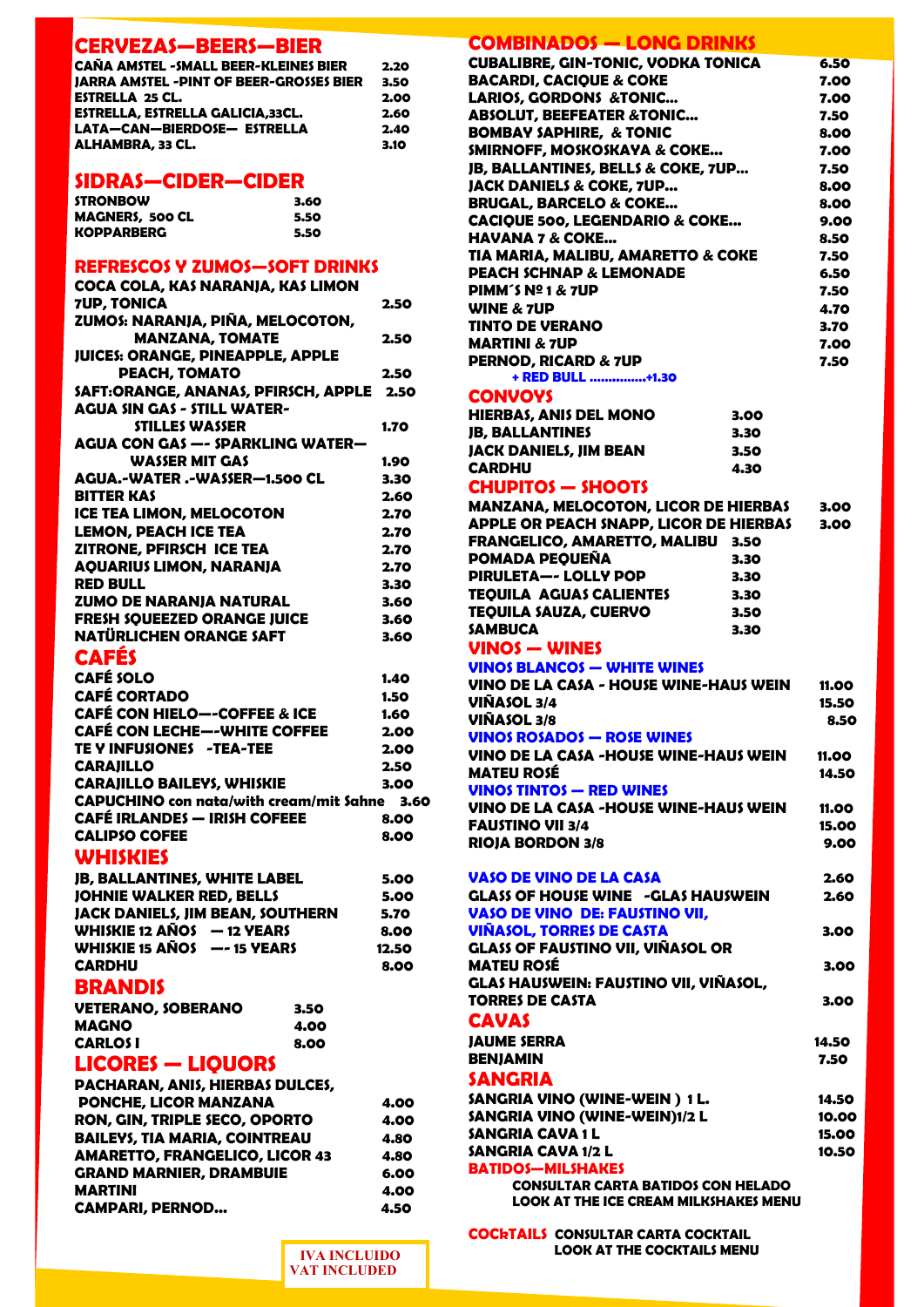### CLASSIC GIN **Nuestras ginebras de siempre** LARIOS TANQUERAY GORDONS BEEFEATER XORIGUER **7.50 7.00 &**

 **TONIC**

# GIN & TONIC **Premium**

| Nuestra selección de ginebras Premium                                  |                     |
|------------------------------------------------------------------------|---------------------|
| SEAGRAMS                                                               | 8.00€               |
| 1 rama de canela y 1 espiral de corteza de naranja                     |                     |
| Cinnamon stick, 1 spiral of orange peel                                |                     |
| <b>BOMBAY SHAPIRE</b>                                                  | 8.00€               |
| Bayas de pimienta negra y piel de limón.                               |                     |
| <b>Black peppercorns and lemon peel.</b>                               |                     |
| <b>BULL DOG</b>                                                        | 8.50€               |
| Twist de limón y frutos rojos<br><b>Twist of lemon and red berries</b> |                     |
| HENDRICKS                                                              | 10.00€              |
| Rodaja de pepino y twist de lima.                                      |                     |
| Slice of cucumber and lime twist.                                      |                     |
| LONDON GIN                                                             | 9.50€               |
| Twist de limón, twist de naranja.                                      |                     |
| Twist of lemon, orange twist.                                          |                     |
| <b>G'VINE</b>                                                          | 12.50€              |
| Uva troceada, 1 frambuesa                                              |                     |
| Chopped grape, raspberry                                               |                     |
| <b>LONG DRINKS</b>                                                     |                     |
| BACARDI                                                                | <b>JACK DANIELS</b> |
| <b>CACIQUE</b>                                                         | BRUGAL              |
| <b>SMIRNOFF</b>                                                        | <b>BARCELO</b>      |
| <b>MOSKOSKAYA</b>                                                      | 8.00                |
| <b>DEACH SCHNADD</b>                                                   | <b>CACIQUE 500</b>  |
| <b>MARTINI</b>                                                         | <b>LEGENDARIO</b>   |
| 7.00                                                                   | 9.00                |
| J.B.                                                                   | <b>HAVANA 7</b>     |
| BALLANTINES                                                            | 8.50                |
| <b>BELLS</b>                                                           | <b>DERNOD</b>       |
| <b>TIA MARIA</b>                                                       | <b>RICARD</b>       |
| <b>AMARETTO</b>                                                        | 7.50                |
| <b>MALIBU</b>                                                          |                     |
| 7.50<br>$\overline{\mathbf{r}}$                                        |                     |

**SOFT DRINK**